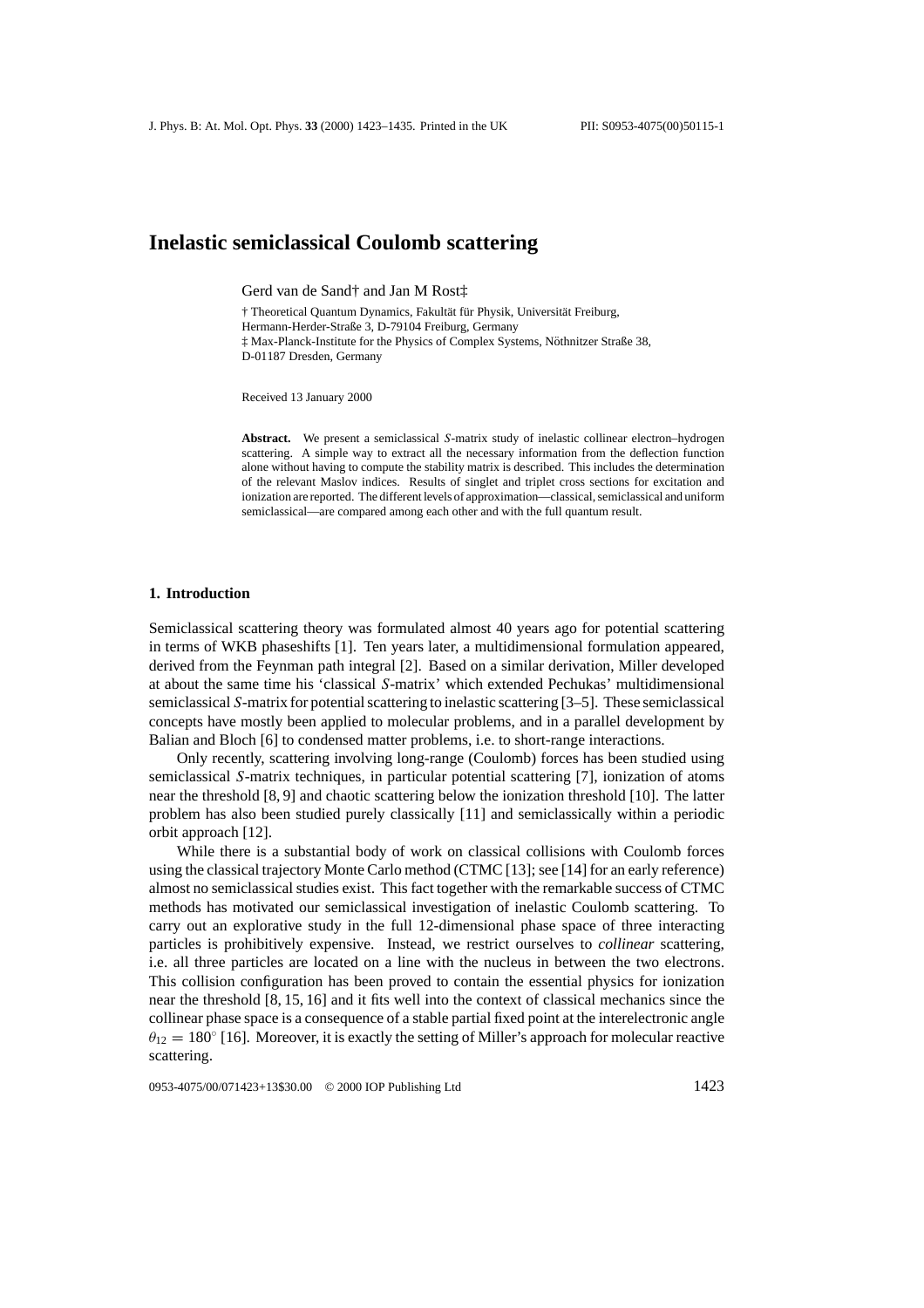## 1424 *G van de Sand and J M Rost*

For the theoretical development of scattering concepts another Hamiltonian of only two degrees of freedom has been established in the literature, the s-wave model [17]. Formally, this model Hamiltonian is obtained by averaging the angular degrees of freedom and retaining only the zeroth order of the respective multipole expansions. The resulting electron–electron interaction is limited to the line  $r_1 = r_2$ , where  $r_i$  are the electron–nucleus distances, and the potential is not differentiable along the line  $r_1 = r_2$ . This is not very important for the quantum mechanical treatment; however, it affects the classical mechanics drastically. Indeed, it has been found that the s-wave Hamiltonian leads to a threshold law for ionization which is very different from the one resulting from the collinear and the full Hamiltonian (which both lead to the same threshold law) [18]. Since it is desirable for a comparison of semiclassical with quantum results that the underlying classical mechanics does not lead to qualitatively different physics we have chosen to work with the collinear Hamiltonian. For this collisional system we will obtain and compare the classical, the quantum and the primitive and uniformized semiclassical result. For the semiclassical calculations the collinear Hamiltonian was amended by the so-called Langer correction, introduced by Langer [19] to overcome inconsistencies with the semiclassical quantization in spherical (or more generally non-Cartesian) coordinates.

As a by-product of this study we give a rule on how to obtain the correct Maslov indices for a two-dimensional collision system directly from the deflection function without the stability matrix. This not only makes the semiclassical calculation much more transparent, it also considerably reduces the numerical effort since one can avoid computing the stability matrix and nevertheless still obtain the full semiclassical result.

The plan of the paper is as follows. In section 2 we introduce the Hamiltonian and the basic semiclassical formulation of the *S*-matrix in terms of classical trajectories. We will discuss a typical *S*-matrix  $S(E)$  at fixed total energy *E* and illustrate a simple way to determine the relevant (relative) Maslov indices. In section 3 semiclassical excitation and ionization probabilities are compared with quantum results for singlet and triplet symmetry. The spin-averaged probabilities are also compared with the classical results. In section 4 we go one step further and uniformize the semiclassical *S*-matrix, the corresponding scattering probabilities are presented. We conclude the paper with section 5 where we try to assess how useful semiclassical scattering theory is for Coulomb potentials.

## **2. Collinear electron–atom scattering**

### *2.1. The Hamiltonian and the scattering probability*

The collinear two-electron Hamiltonian with a proton as a nucleus reads (atomic units are used throughout the paper)

$$
h = \frac{p_1^2}{2} + \frac{p_2^2}{2} - \frac{1}{r_1} - \frac{1}{r_2} - \frac{1}{r_1 + r_2}.
$$
 (1)

The Langer-corrected Hamiltonian is given by

$$
H = h + \frac{1}{8r_1^2} + \frac{1}{8r_2^2}.
$$
 (2)

For collinear collisions we have only one 'observable' after the collision, namely the state with quantum number *n*, to which the target electron was excited through the collision. If its initial quantum number before the collision was  $n'$ , we may write the probability at total energy  $E$  as

$$
P_{n,n'}(E) = |\langle n|S|n'\rangle|^2 \tag{3}
$$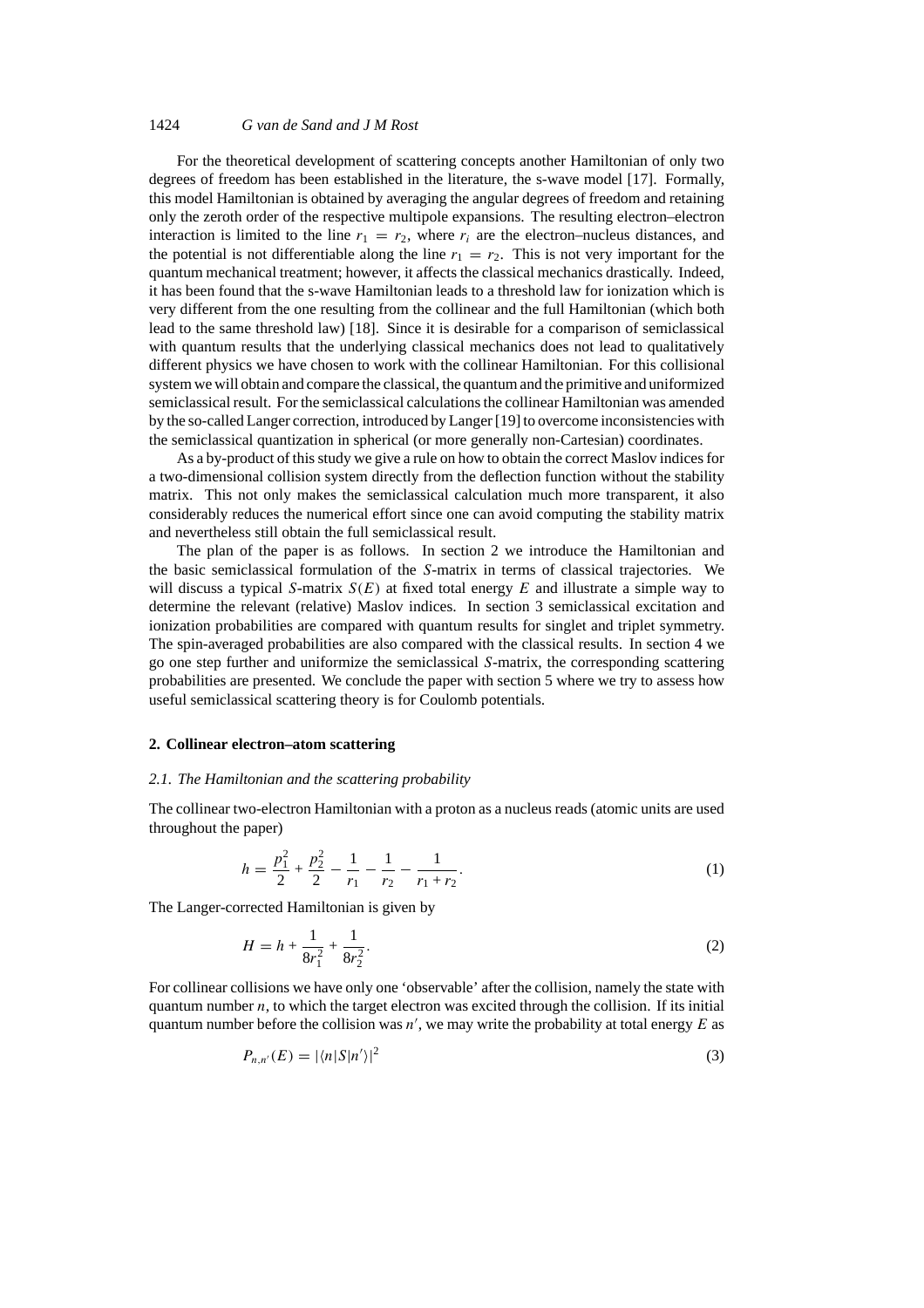with the *S*-matrix

$$
S = \lim_{\substack{t \to \infty \\ t' \to -\infty}} e^{iH_f t} e^{-iH(t-t')} e^{-iH_i t'}.
$$
\n
$$
\tag{4}
$$

Generally, we use the prime to distinguish initial from final state variables. The Hamiltonians  $H_i$  and  $H_f$  represent the scattering system before and after the interaction, respectively, and do not need to be identical (e.g. in the case of a rearrangement collision). The initial energy of the projectile electron is given by

$$
\epsilon' = E - \tilde{\epsilon}' \tag{5}
$$

where  $\tilde{\epsilon}$  is the energy of the bound electron and *E* the total energy of the system. In the same way the final energy of the free electron is fixed. However, apart from excitation, ionization can also occur for  $E > 0$  in which case  $|n\rangle$  is simply replaced by a free momentum state  $|p\rangle$ . This is possible since the complicated asymptotics of three free charged particles in the continuum is contained in the *S*-matrix.

## *2.2. The semiclassical expression for the S-matrix*

Semiclassically, the *S*-matrix may be expressed as

$$
S_{n,n'}(E) = \sum_{j} \sqrt{\mathcal{P}_{n,n'}^{(j)}(E)} \,\mathrm{e}^{\mathrm{i}\Phi_j - \mathrm{i}\frac{1}{2}\pi\nu_j} \tag{6}
$$

where the sum is over all classical trajectories  $j$  which connect the initial state  $n'$  and the final 'state' *n* with a respective probability of  $\mathcal{P}_{n,n'}^{(j)}(E)$ . The classical probability  $\mathcal{P}_{n,n'}^{(j)}(E)$  is given by

$$
\mathcal{P}_{n,n'}^{(j)}(E) = \mathcal{P}_{\epsilon,\epsilon'}^{(j)}(E) \frac{\partial \epsilon}{\partial n} = \frac{1}{N} \left| \frac{\partial \epsilon(R')}{\partial R'_j} \right|^{-1} \frac{\partial \epsilon}{\partial n}
$$
(7)

see [9] where an expression for the normalization constant *N* is also given. Note, that due to the relation (5) derivatives of  $\epsilon$  and  $\tilde{\epsilon}$  with respect to *n* or *R'* differ only by a sign. From now on we denote the coordinates of the initially free electron by capital letters and those of the initially bound electron by lowercase letters. If the projectile is bound after the collision we will call this an 'exchange process', otherwise we speak of 'excitation' (the initially bound electron remains bound) or ionization (both electrons have positive energies). The deflection function  $\epsilon(R')$  has to be calculated numerically, as described in the next section. The phase  $\Phi_j$  is the collisional action [20] given by

$$
\Phi_j(P, n; P', n') = -\int \mathrm{d}t \left( q\dot{n} + R\dot{P} \right) \tag{8}
$$

with the angle variable q. The Maslov index  $v_j$  counts the number of caustics along each trajectory. 'State' refers in the present context to integrable motion for asymptotic times  $t \to \pm \infty$ , characterized by constant actions,  $J' = 2\pi \hbar (n' + \frac{1}{2})$ . The (free) projectile represents trivially integrable motion and can be characterized by its momentum  $P'$ . In our case, each particle has only one degree of freedom. Hence, instead of the action  $J'$  we may use the energy  $\tilde{\epsilon}'$  for a unique determination of the initial bound state. In the next sections we describe how we calculated the deflection function, the collisional action and the Maslov index.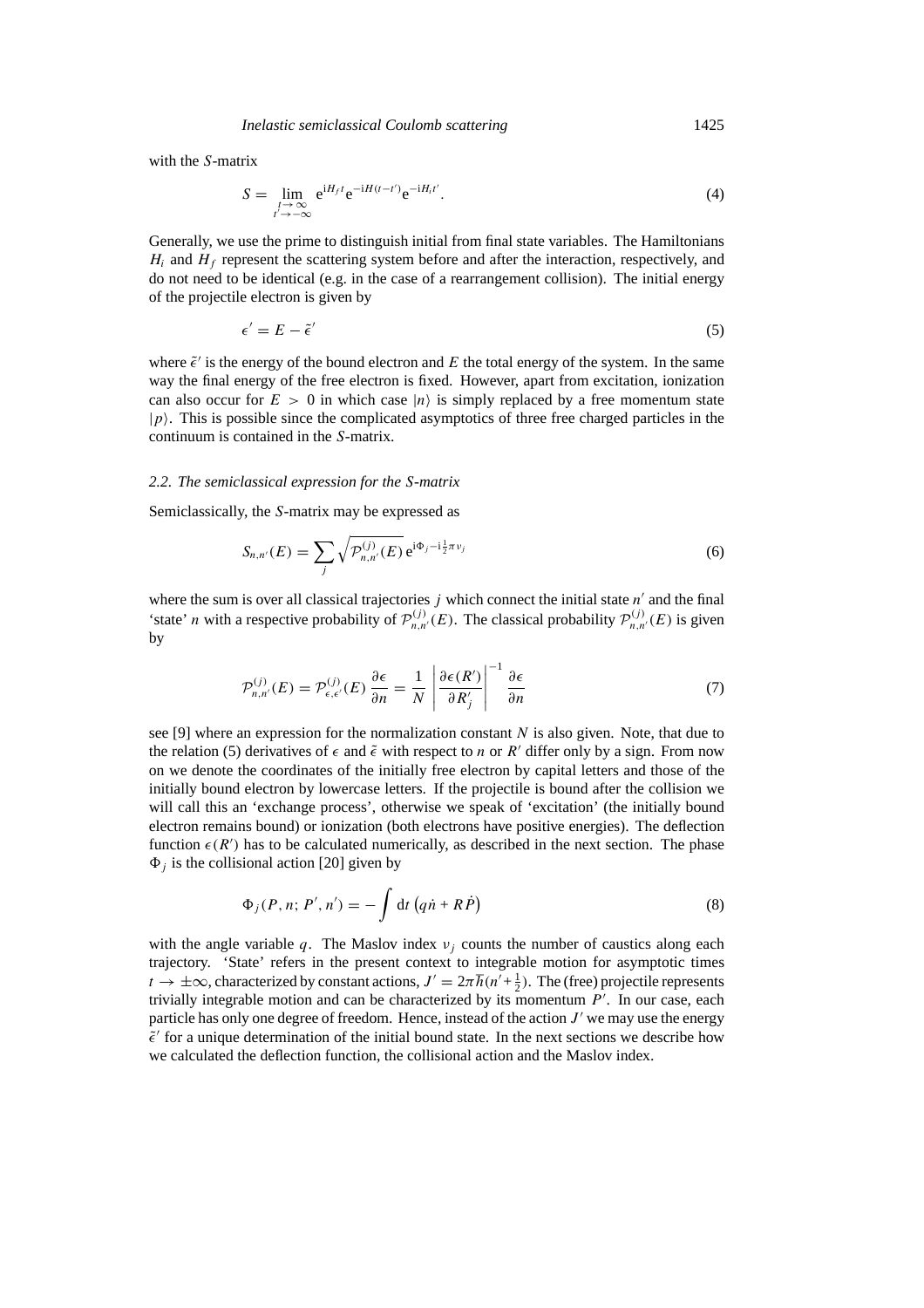

**Figure 1.** Scattering trajectories at a total energy of *E* = 0*.*125 au with initial conditions marked in figure 2. Labels  $(a)$ – $(f)$  refer to representative trajectories with initial values *R'* shown in figure 2. The left-hand column corresponds to classical exchange  $n' = 1 \rightarrow n = 1$ , the middle column represents ionization events and the right-hand column shows elastic backscattering with  $n' = 1 \rightarrow n = 1.$ 

*2.2.1. Scattering trajectories and the deflection function.* The crucial object for the determination of (semi)classical scattering probabilities is the deflection function  $\epsilon(R')$  where  $\epsilon$  is the final energy of the projectile electron as a function of its initial position  $R_0 + R'$ . Each trajectory is started with the bound electron at an arbitrary but fixed phase space point on the degenerate Kepler ellipse with energy  $\tilde{\epsilon}' = -0.5$  au. The initial position of the projectile electron is changed according to *R'*, but always at asymptotic distances (we take  $R_0 = 1000$  au), and its momentum is fixed by energy conservation to  $P' = [2(E - \tilde{\epsilon}')]^{1/2}$ . The trajectories are propagated as a function of time with a symplectic integrator [21] and  $\epsilon = \epsilon(t \to \infty)$  is in practice evaluated at a time *t* when

$$
d \ln |\epsilon| / dt < \delta \tag{9}
$$

where *δ* determines the desired accuracy of the result. Typical trajectories are shown in figure 1, their initial conditions are marked in the deflection function of figure 2.

In the present (and generic) case of a two-body potential that is bounded from below the deflection function must have maxima and minima according to the largest and smallest energy exchange possible limited by the minimum of the two-body potential. The deflection function can only be monotonic if the two-body potential is unbounded from below as in the case of the pure (homogeneous) Coulomb potential without a Langer correction (compare, for example, figure 1 of [8]). This qualitative difference implies another important consequence: for higher total energies *E* the deflection function is pushed upwards. Although energetically allowed, for  $E > 1$  au the exchange branch vanishes as can be seen from figure 3. As we will see later this has a significant effect on semiclassical excitation and ionization probabilities.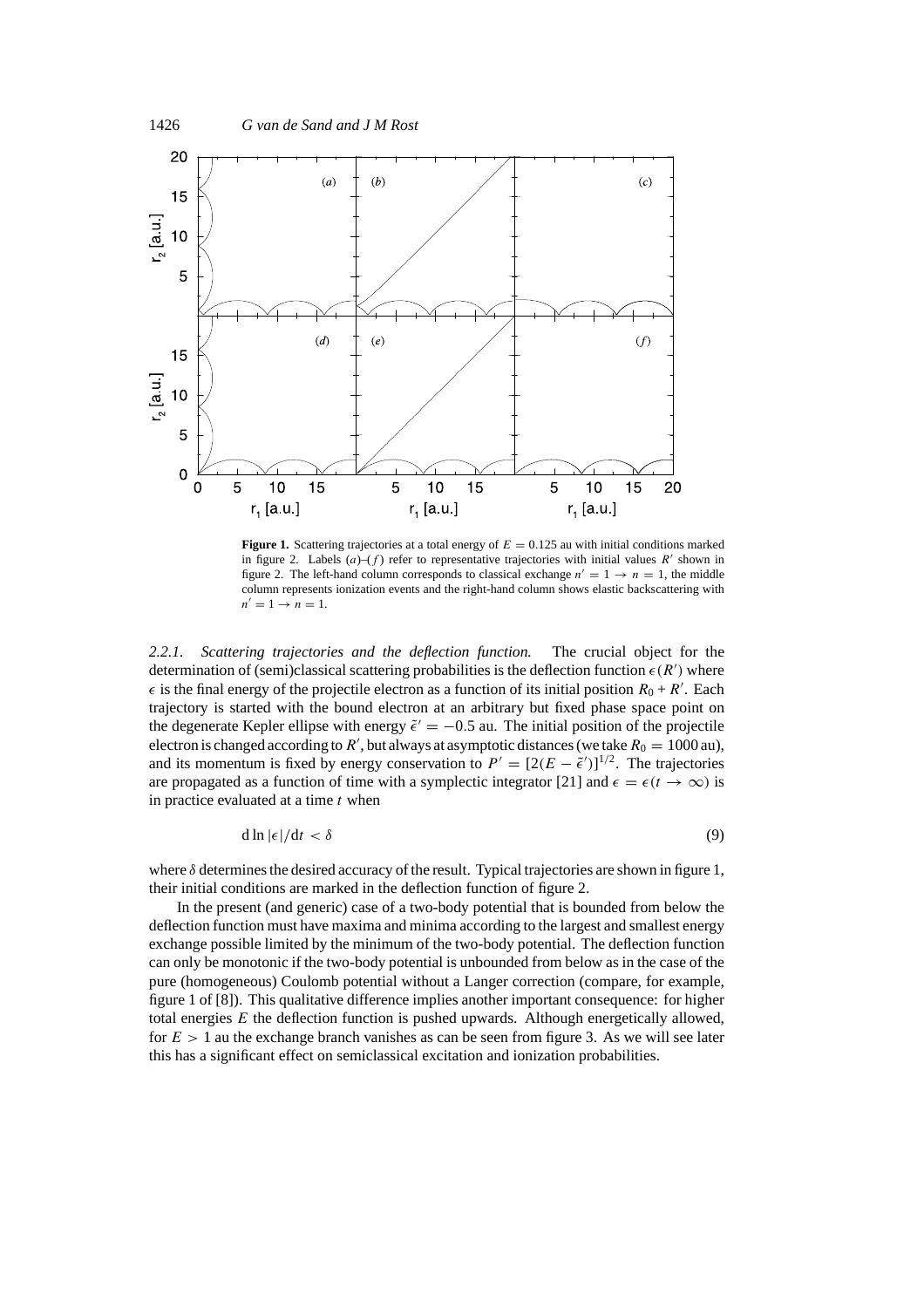

**Figure 2.** The deflection function at an energy of  $E = 0.125$  au and for an initial state as described in the text. The energy interval enclosed by broken lines marks ionizing initial conditions and separates the exchange region ( $\epsilon$  < 0) from the excitation region ( $\epsilon > E$ ), where  $\epsilon$  is the energy of the projectile after the collision.



**Figure 3.** The deflection function at an energy of  $E = 2$  au and for an initial state as described in the text. The broken line separates ionizing initial conditions from excitation events.

2.2.2. The form of the collisional action. The collisional action  $\Phi_i$  along the trajectory *j* in (6) has some special properties which result from the form of the *S*-matrix (4). The asymptotically constant states are represented by a constant action *J* or quantum number *n* and a constant momentum *P* for bound and free degrees of freedom, respectively. Hence, in the asymptotic integrable situation with  $\dot{n} = \dot{P} = 0$  before and after the collision no action  $\Phi_i$  is accumulated and the collisional action has a well defined value irrespective of the actual propagation time in the asymptotic regions. This is evident from (8) which is, however, not suitable for a numerical realization of the collision. The scattering process is much more easily followed in coordinate space, and more specifically for our collinear case, in radial coordinates. In the following, we will describe how to extract the action according to (8) from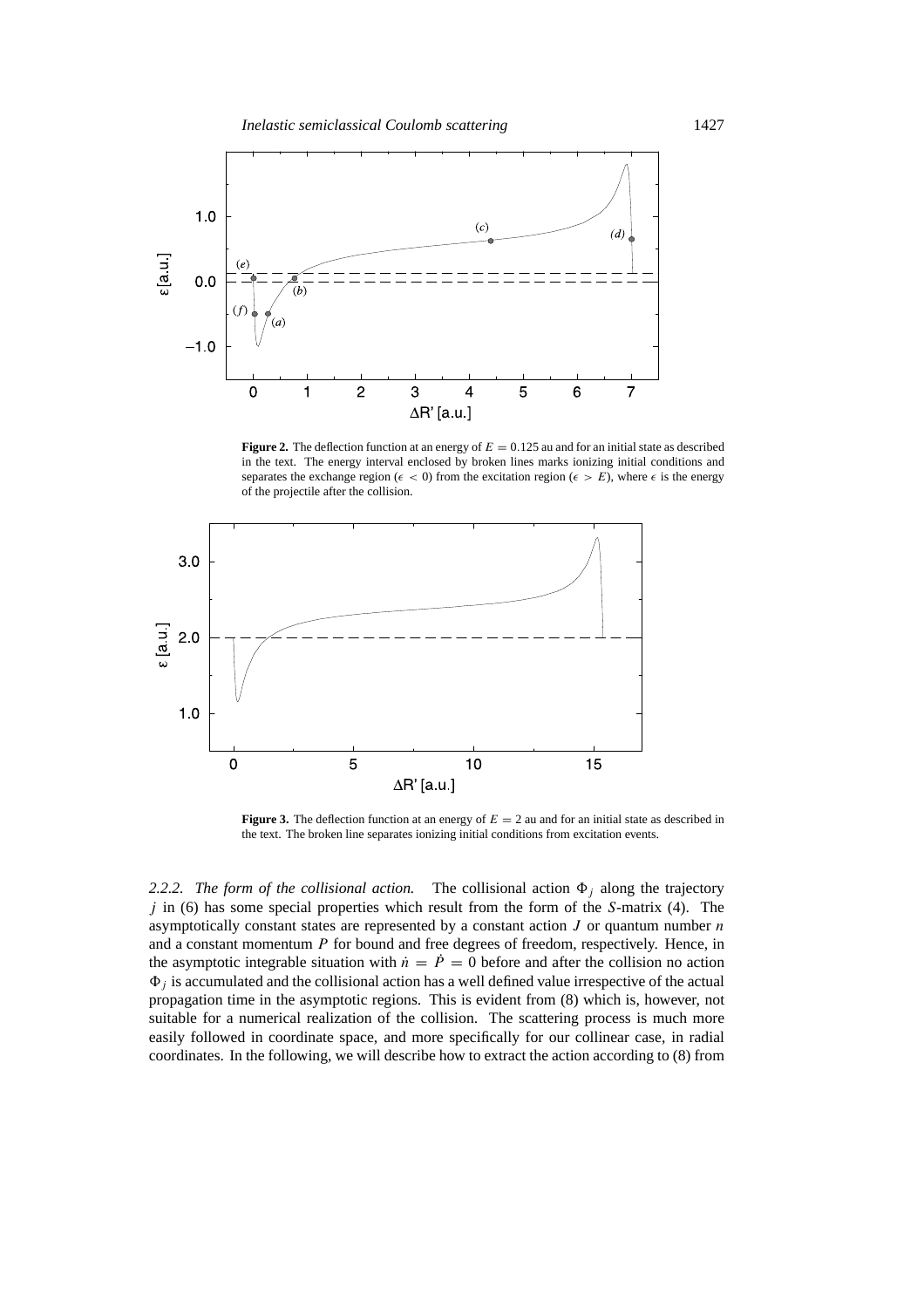## 1428 *G van de Sand and J M Rost*

such a calculation in radial coordinates (position  $r$  and momentum  $p$  for the target electron, *R* and *P* for the projectile electron). The discussion refers to excitation processes to keep the notation simple but the result  $(13)$  also holds for the other cases. The collisional action  $\Phi$  can be expressed through the action in coordinate space  $\tilde{\Phi}$  by [3]

$$
\Phi(P, n; P', n') = \tilde{\Phi}(P, r; P', r') + F_2(r', n') - F_2(r, n)
$$
\n(10)

where

$$
\tilde{\Phi}(P,r;P',r') = \lim_{\substack{t \to \infty \\ t' \to -\infty}} \int_{t'}^{t} d\tau \left[ -R\dot{P} + p\dot{r} \right]
$$
\n(11)

is the action in coordinate space and  $F_2$  is the generator for the classical canonical transformation from the phase space variables  $(r, p)$  to  $(q, n)$  given by

$$
F_2(r,n) = \text{sgn}(p) \int_{r_i}^r (2m[\epsilon(n) - v(x)])^{1/2} dx.
$$
 (12)

Here  $r_i$  denotes an inner turning point of an electron with energy  $\epsilon(n)$  in the potential  $v(x)$ . Clearly, *F*<sup>2</sup> will not contribute if the trajectory starts and ends at a turning point of the bound electron. Partial integration of (11) transforms to momentum space and yields a simple expression for the collisional action in terms of spatial coordinates:

$$
\Phi(P, n; P', n') = \lim_{\substack{t_i \to \infty \\ t'_i \to -\infty}} - \int_{t'_i}^{t_i} d\tau \left[ R\dot{P} + r\dot{p} \right]. \tag{13}
$$

Note, that  $t_i'$  and  $t_i$  refer to times where the bound electron is at an inner turning point and the generator  $F_2$  vanishes. Phases determined according to (13) may still differ for the same path depending on its time of termination. However, the difference can only amount to integer multiples of the (quantized!) action

$$
J = \oint p dr = 2\pi \left( n + \frac{1}{2} \right) \tag{14}
$$

of the bound electron with  $\epsilon$  < 0. Multiples of  $2\pi$  for each revolution do not change the value of the *S*-matrix and the factor  $2\pi/2$  is compensated by the Maslov index. In the case of an ionizing trajectory the action must be corrected for the logarithmic phase accumulated in Coulomb potentials [20].

Summarizing this analysis, we fix the (in principle arbitrary) starting point of the trajectory to be an inner turning point  $(r'_i|p' = 0, p' > 0)$  which completes the initial condition for the propagation of trajectories described in section 2.2.1. In order to obtain the correct collisional action (8) in the form (13) we also terminate a trajectory at an inner turning point  $r_i$  after the collision such that  $\Phi$  is a continuous function of the initial position  $R'$ . Although this is not necessary for the primitive semiclassical scattering probability which is only sensitive to phase differences up to multiples of *J* as mentioned above, the absolute phase difference is needed for a uniformized semiclassical expression to be discussed later.

#### *2.3. Maslov indices*

*2.3.1. Numerical procedure.* In position space the determination of the Maslov index is rather simple for an ordinary Hamiltonian with kinetic energy as in (2). According to Morse's theorem the Maslov index is equal to the number of conjugate points along the trajectory. A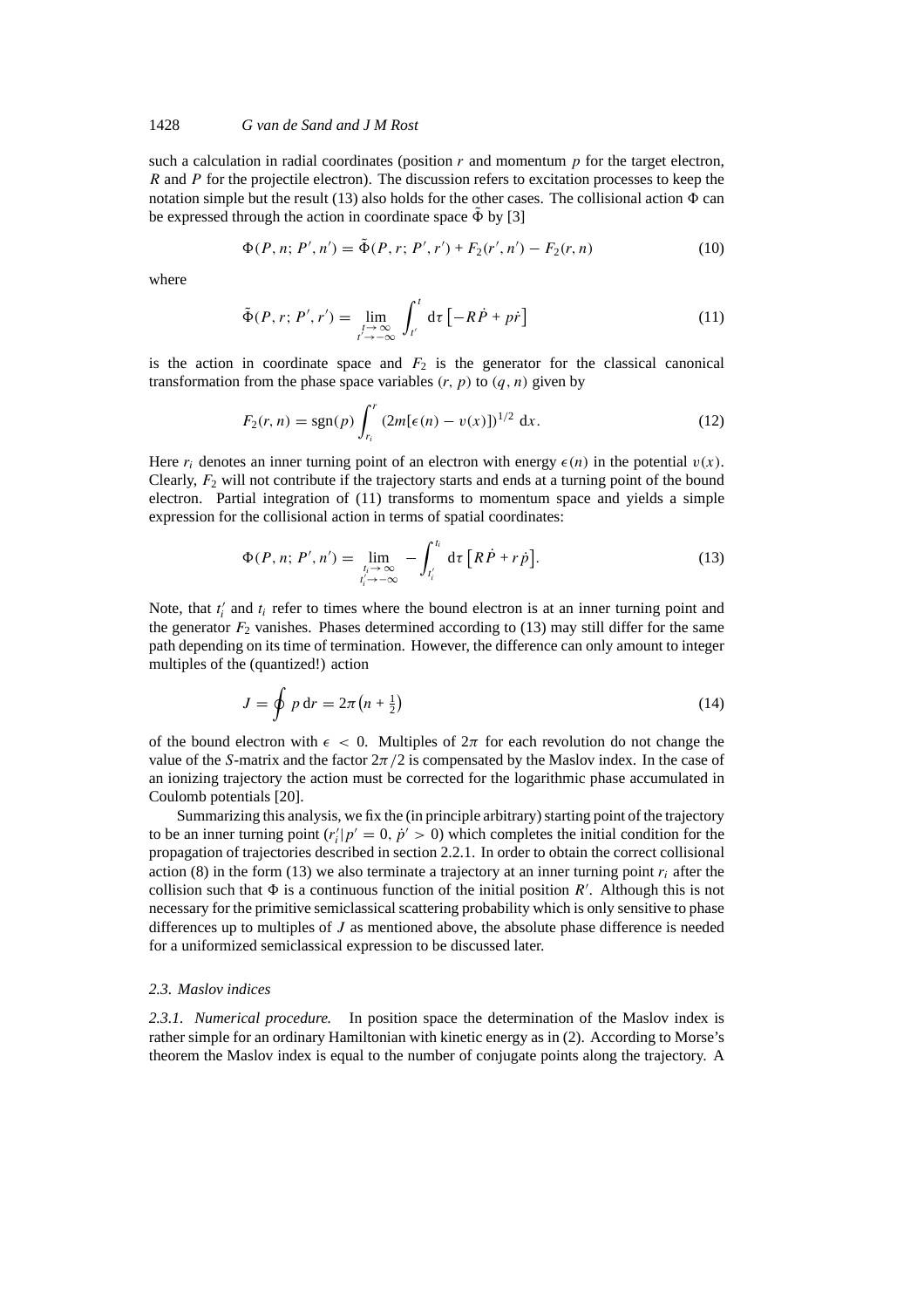conjugate point in coordinate space is defined by ( $f$  degrees of freedom,  $(q_i, p_i)$ ) a pair of conjugate variables)

$$
\det (M_{qp}) = \det \left( \frac{\partial (q_1, \dots, q_f)}{\partial (p'_1, \dots, p'_f)} \right) = 0.
$$
 (15)

The matrix  $M_{qp}$  is the upper right-hand part of the stability or monodromy matrix which is defined by

$$
\begin{pmatrix} \delta \vec{q}(t) \\ \delta \vec{p}(t) \end{pmatrix} \equiv M(t) \begin{pmatrix} \delta \vec{q}(0) \\ \delta \vec{p}(0) \end{pmatrix} . \tag{16}
$$

In general, the Maslov index  $v_i$  in (6) must be computed in the same representation as the action. In our case this is the momentum representation in (13). However, the Maslov index in momentum space is not simply the number of conjugate points in momentum space where  $\det(M_{pq}) = 0$ . Morse's theorem relies on the fact that in position space the mass tensor  $B_{ij} = \frac{\partial^2 H}{\partial p_i \partial p_j}$  is positive definite. This is not necessarily true for  $D_{ij} = \frac{\partial^2 H}{\partial q_i \partial q_j}$ which is the equivalent of the mass tensor in momentum space. How to obtain the correct Maslov index from the number of zeros of  $\det(M_{pq}) = 0$  is described in [22], a review about the Maslov index and its geometrical interpretation is given in [23].

*2.3.2. Phenomenological approach for two degrees of freedom.* For two degrees of freedom, one can extract the scattering probability directly from the deflection function without having to compute the stability matrix and its determinant explicitly [8]. In view of this simplification it would be desirable to also determine the Maslov indices directly from the deflection function, avoiding the complicated procedure described in the previous section. This is indeed possible since one needs only the correct *difference* of Maslov indices for a semiclassical scattering amplitude.

A little thought reveals that trajectories starting from branches in the deflection function of figure 2 separated by an extremum differ by one conjugate point. This implies that their respective Maslov indices differ by  $\Delta v = 1$ . For this reason it is convenient to divide the deflection function into different branches, separated by an extremum. Trajectories of one branch have the same Maslov index. Since there are two extrema we need only two Maslov indices,  $v_1 = 1$  and  $v_2 = 2$ . The relevance of just two values of Maslov indices (1, 2) can be traced to the fact that almost all conjugate points are trivial in the sense that they belong to turning points of bound two-body motion.

We can assign the larger index  $v_2 = 2$  to the trajectories which have passed one more conjugate point than the others. As is almost evident from their topology, these are the trajectories with  $d\epsilon/dR' > 0$  shown in the upper row of figure 1. (They also have a larger collisional action  $\Phi_i$ .) The two non-trivial conjugate points for these trajectories compared to the single conjugate point for orbits with initial conditions corresponding to  $d\epsilon/dR' < 0$  can be understood by looking at the ionizing trajectories (*b*) and (*e*) of each branch in figure 1. Trajectories from both branches have in common the turning point for the projectile electron  $(P = 0)$ . For trajectories of the lower row all other turning points belong to complete two-body revolutions of a bound electron and may be regarded as trivial conjugate points. However, for the trajectories from the upper row there is one additional turning point (see, e.g., figure 1(*b*)) which cannot be absorbed by a complete two-body revolution. It is the source for the additional Maslov phase.

We finally remark that  $d\epsilon/dR' > 0$  is equivalent to  $dn/d\bar{q} < 0$  of [27] leading to the same result as our considerations illustrated above.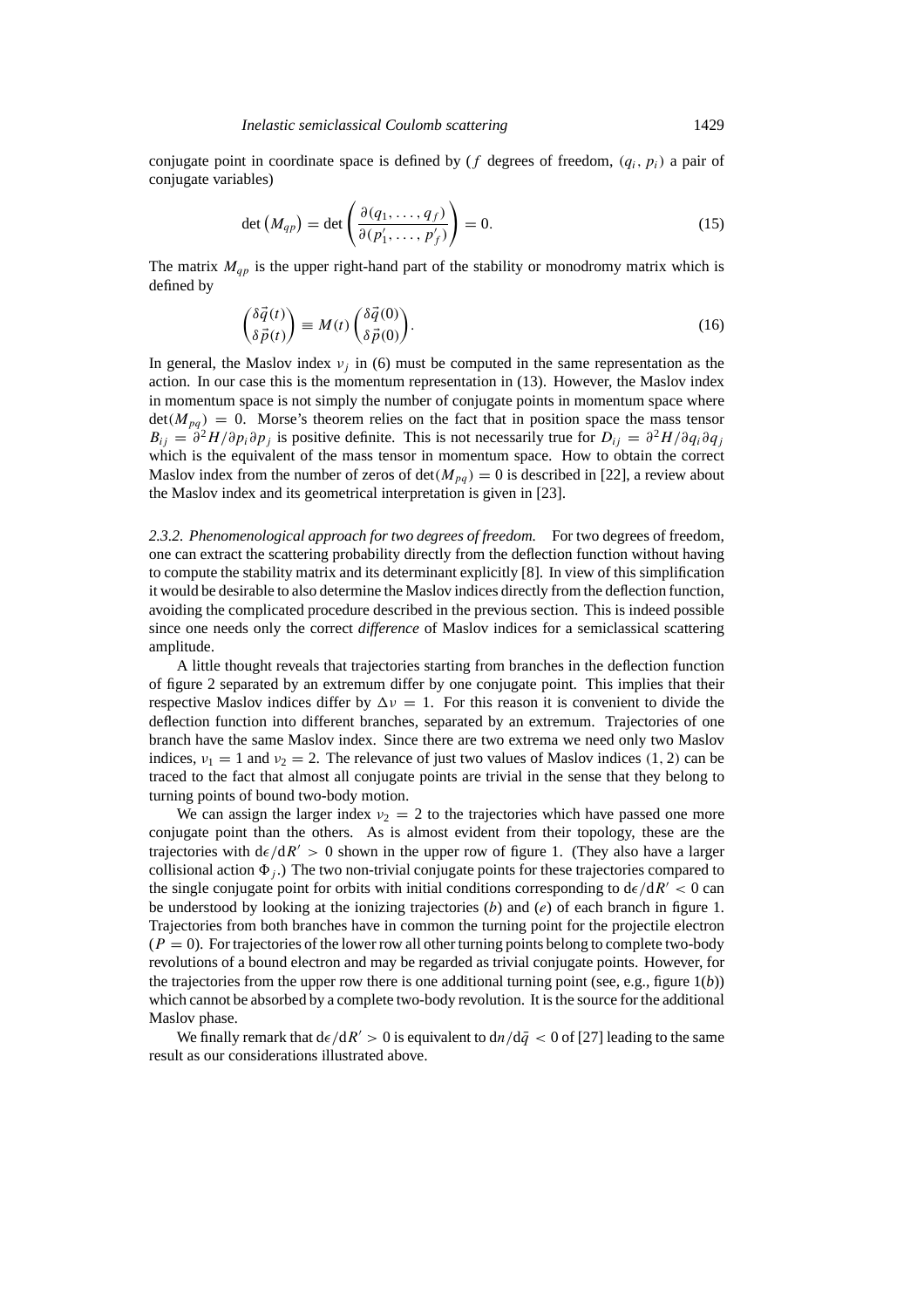### **3. Semiclassical scattering probabilities**

Taking into account the Pauli principle for the indistinguishable electrons leads to different excitation probabilities for the singlet and triplet,

$$
P_{\epsilon}^{+}(E) = |S_{\epsilon,\epsilon'}(E) + S_{E-\epsilon,\epsilon'}(E)|^{2}
$$
  
\n
$$
P_{\epsilon}^{-}(E) = |S_{\epsilon,\epsilon'}(E) - S_{E-\epsilon,\epsilon'}(E)|^{2}
$$
\n(17)

where the probabilities are symmetrized *a posteriori* (see [26]). Here,  $S_{\epsilon,\epsilon'}$  denotes the *S*-matrix for the excitation branch, calculated according to (6), while  $S_{E-\epsilon,\epsilon'}$  represents the exchange processes, at a fixed energy  $\epsilon < 0$ , respectively.

Ionization probabilities are obtained by integrating the differential probabilities over the relevant energy range which is due to the symmetrization (17) reduced to *E/*2:

$$
P_{ion}^{\pm}(E) = \int_0^{E/2} P_{\epsilon}^{\pm}(E) d\epsilon.
$$
 (18)

#### *3.1. Ionization and excitation for singlet and triplet symmetry*

We begin with the ionization probabilities since they illustrate most clearly the effect of the vanishing exchange branch for higher energies as illustrated in figure 3. The semiclassical result for the Langer Hamiltonian (2) shows the effect of the vanishing exchange branch in the deflection function (figure 3) which leads to merging  $P^{\pm}$  probabilities at a finite energy E, in clear discrepancy to the quantum result (see figure 4). Moreover, the extrema in the deflection function lead to the sharp structures below  $E = 1$  au. The same is true for the excitation probabilities where a discontinuity appears below  $E = 1$  au (figure 5). Note also that due to the violated unitarity in the semiclassical approximation probabilities can become larger than unity, as is the case for the  $n = 1$  channel.

Singlet and triplet excitation probabilities represent the most differential scattering information for the present collisional system. Hence, the strongest deviations of the semiclassical results from the quantum values can be expected. Most experiments do not



**Figure 4.** Ionization probabilities for the singlet and triplet according to (18) with the Hamiltonian (2) (full curve) compared with quantum mechanical calculations (dotted curve).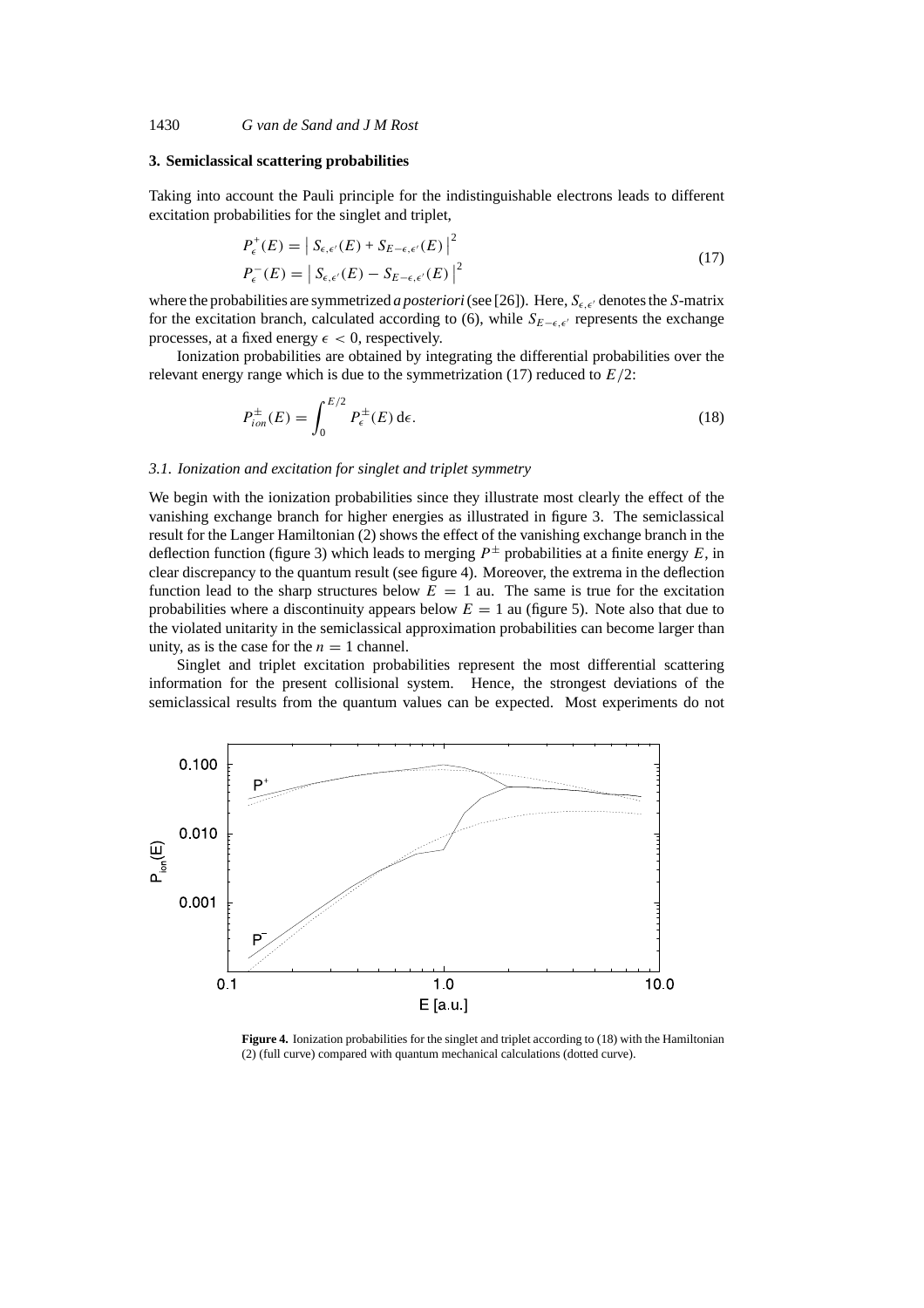

**Figure 5.** Semiclassical excitation probabilities ( $n = 1, 2, 3$ ) according to (17) for singlet (*a*) and triplet (*b*) in the LSA (full curve) compared with quantum mechanical calculations (dotted curve).

resolve the spin states and measure a spin-averaged signal. In our model this can be simulated by averaging the singlet and triplet probabilities to

$$
P_{\epsilon}(E) = \frac{1}{2}(P_{\epsilon}^{+}(E) + P_{\epsilon}^{-}(E)).
$$
\n(19)

The averaged semiclassical probabilities may also be compared with the classical result which is simply given by

$$
P_{\epsilon}^{\mathrm{CL}}(E) = \sum_{j} (\mathcal{P}_{\epsilon,\epsilon'}^{(j)}(E) + \mathcal{P}_{\epsilon,E-\epsilon'}^{(j)}(E))
$$
\n(20)

with  $\mathcal{P}_{\epsilon,\epsilon'}^{(j)}(E)$  from (7).

Figure 6 shows averaged ionization probabilities. They are very similar to each other, and indeed, the classical result is not much worse than the semiclassical result.

In figure 7 we present the averaged excitation probabilities. Again, one can see the discontinuity resulting from the extrema in the deflection function. As for ionization, the spin-averaged semiclassical probabilities (figure  $7(b)$ ) are rather similar to the classical ones (figure 7(*a*)), in particular the discontinuity is of the same magnitude as in the classical case and considerably more localized in energy than in the non-averaged quantities of figure 5.

Clearly, the discontinuities are an artefact of the semiclassical approximation. More precisely, they are a result of the finite depth of the two-body potential in the Langer corrected Hamiltonian (2). Around the extrema of the deflection function the condition of isolated stationary points, necessary to apply the stationary phase approximation which leads to (6), is not fulfilled. Rather, one has to formulate a uniform approximation which can handle the coalescence of two stationary phase points.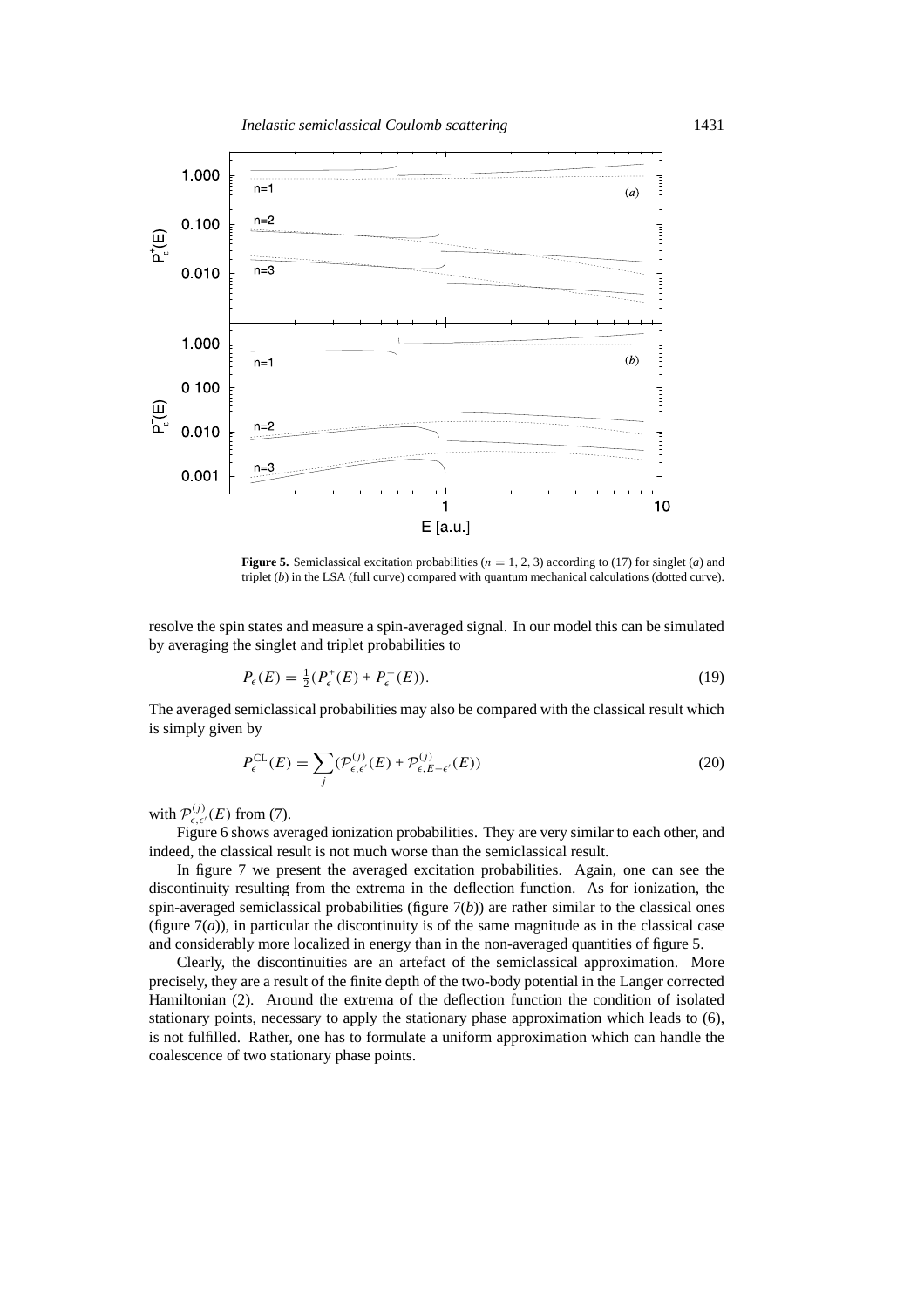

Figure 6. Spin-averaged quantum results for ionization (dotted curve) compared with averaged semiclassical probabilities (full curve) from (19) and classical probabilities (broken curve) from (20).



**Figure 7.** Spin-averaged quantum results (dotted curve) for excitation ( $n = 1, 2, 3$ ) compared with classical probabilities (full curve, (*a*)) from (20) and averaged semiclassical probabilities (full curve, (*b*)) from (19).

## **4. Uniformized scattering probabilities**

We follow an approach by Chester *et al* [25]. The explicit expression for the uniform *S*-matrix goes back to Connor and Marcus [24] who obtained for two coalescing trajectories 1 and 2

$$
S_{n,n'}(E) = \text{Bi}^+(-z) \sqrt{\mathcal{P}_{n,n'}^{(1)}(E)} e^{i\Phi_1 + i\pi/4} + \text{Bi}^-(-z) \sqrt{\mathcal{P}_{n,n'}^{(2)}(E)} e^{i\Phi_2 - i\pi/4}
$$
 (21)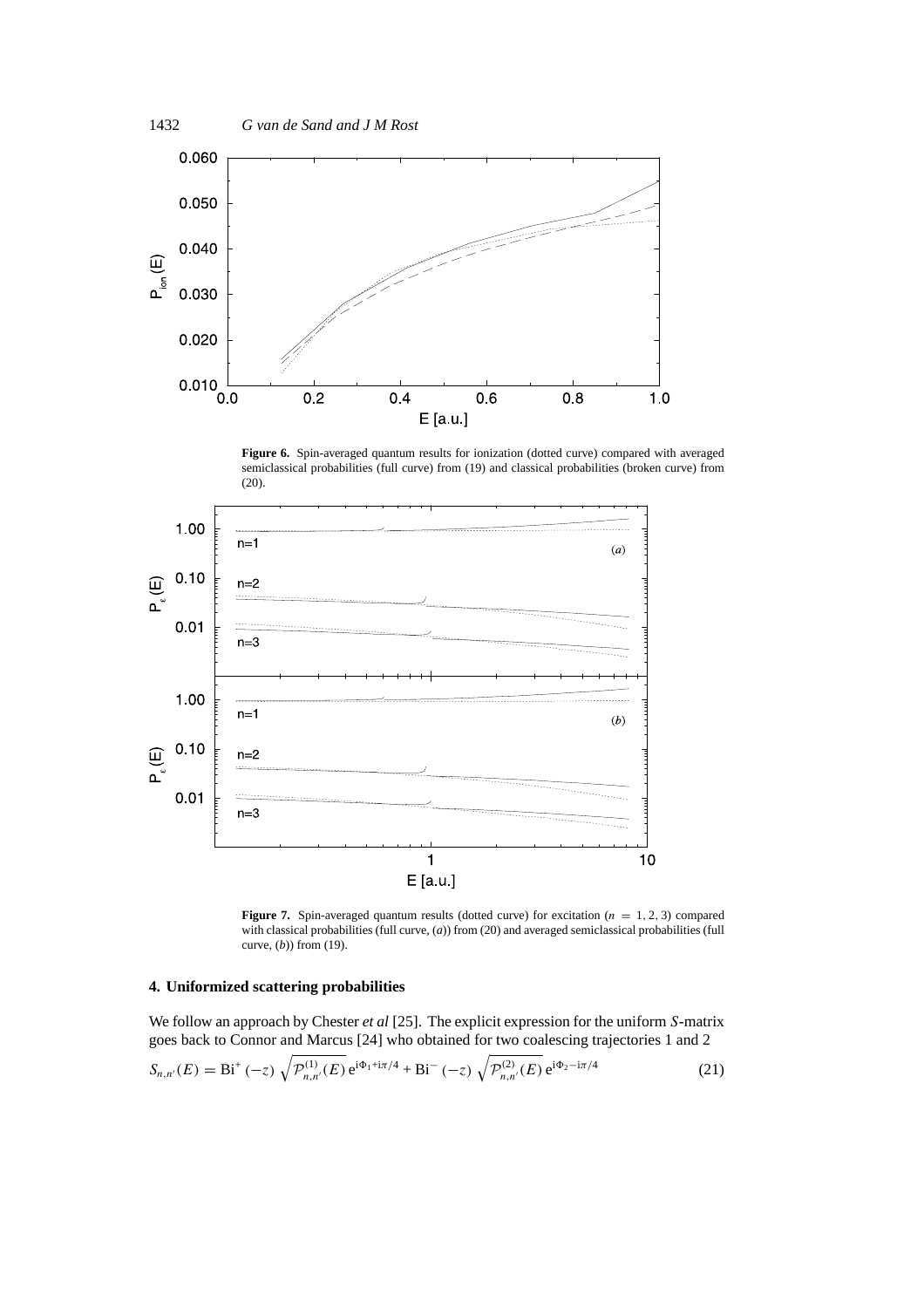

**Figure 8.** Uniformized semiclassical excitation probabilities ( $n = 1, 2, 3$ ) according to (21) (full curve) for a singlet (*a*) and triplet (*b*) compared with quantum mechanical calculations (dotted curve).

where

$$
\text{Bi}^{\pm}(-z) = \sqrt{\pi} \left[ z^{1/4} \text{Ai}(-z) \mp i z^{-1/4} \text{Ai}'(-z) \right] e^{\pm i \left( \frac{2}{3} z^{3/2} - \frac{1}{4} \pi \right)}.
$$
 (22)

The argument  $z = \left[\frac{3}{4}(\Phi_2 - \Phi_1)\right]^{2/3}$  of the Airy function Ai(z) contains the absolute phase difference. We assume that  $\Phi_2 > \Phi_1$  which implies for the difference of the Maslov indices that  $v_2 - v_1 = 1$  (compare (6) with (21) and (23)). Since the absolute phase difference enters (21) it is important to ensure that the action is a continuous function of  $R<sup>7</sup>$  avoiding jumps of multiples of  $2\pi$ , as already mentioned in section 2.2.2. For large phase differences (6) is recovered since

$$
\lim_{z \to \infty} \mathbf{Bi}^{\pm}(-z) = 1. \tag{23}
$$

Our uniformized *S*-matrix has been calculated by applying (21) to the two branches for exchange and excitation separately and adding or subtracting the results according to a singlet or triplet probability. In the corresponding probabilities of figure 8 the discontinuities of the non-uniform results are indeed smoothed in comparison with figure 5. However, the overall agreement with the quantum probabilities is worse than in the non-uniform approximation. A possible explanation could lie in the construction of the uniform approximation. It works with an integral representation of the *S*-matrix, where the oscillating phase (the action) is mapped onto a cubic polynomial. As a result, the uniformization works best, if the deflection function can be described as a quadratic function around the extremum. Looking at figure 2 one sees that this is true only in a very small neighbourhood of the extrema because the deflection function is strongly asymmetric around these points. We also applied a uniform approximation derived by Miller [4] which gave almost identical results.

Finally, for the sake of completeness, the spin-averaged uniform probabilities are shown in figure 9. As can be seen, the discontinuities have vanished almost completely. However,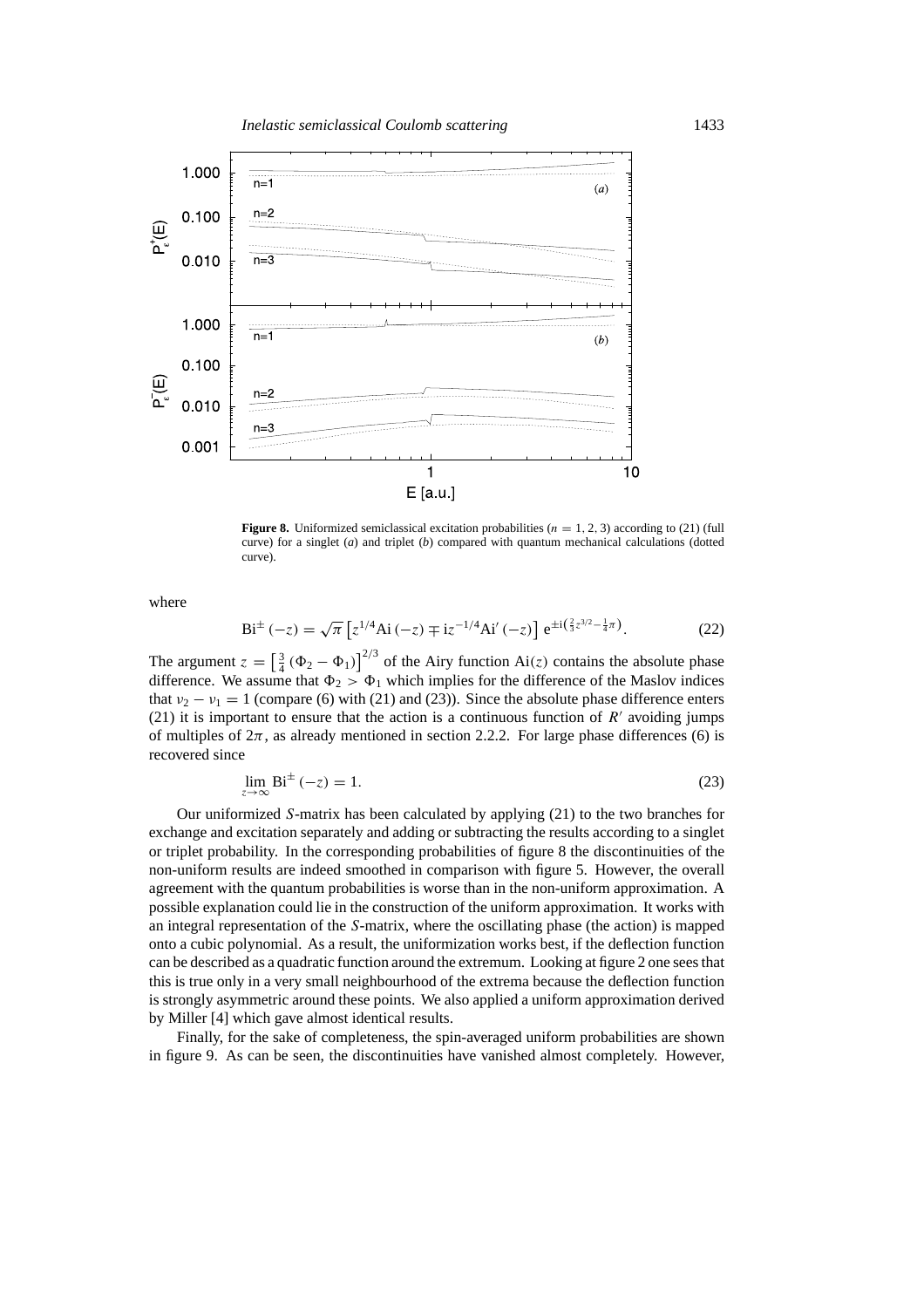

**Figure 9.** Spin-averaged uniformized excitation probabilities ( $n = 1, 2, 3$ , full curve) compared with quantum results (dotted curve).

the general agreement with quantum mechanics is worse than for the standard semiclassical calculations, similarly as for the symmetrized probabilities.

## **5. Conclusion**

In this paper we have described inelastic Coulomb scattering with a semiclassical *S*-matrix. To handle the problem for this explorative study we have restricted the phase space to the collinear arrangement of the two electrons, reducing the degrees of freedom to one radial coordinate for each electron. In appreciation of the spherical geometry we have applied the so-called Langer correction to obtain the correct angular momentum quantization. Thereby, a lower bound to the two-body potential is introduced which generates a generic situation for bound state dynamics since the (singular) Coulomb potential is replaced by a potential bounded from below. The finite depth of the two-body potential leads to singularities in the semiclassical scattering matrix (rainbow effect) which call for a uniformization.

Hence, we have carried out and compared among each other classical (where applicable), semiclassical and uniformized semiclassical calculations for the singlet, triplet and spinaveraged ionization and excitation probabilities. Two general trends may be summarized. First, the simple semiclassical probabilities are in overall better agreement with the quantum results for the singlet/triplet observables than the uniformized results. The latter are only superior close to the singularities. Secondly, for the (experimentally most relevant) spinaveraged probabilities the classical (non-symmetrizable) result is almost as good as the semiclassical one compared with the exact quantum probability. This holds for excitation as well as for ionization. Hence, we conclude from our explorative study that a full semiclassical treatment for spin-averaged observables is probably not worthwhile since it does not produce better results than the much simpler classical approach. Clearly, this conclusion has to be taken with some caution since we have only explored a collinear, low-dimensional phase space.